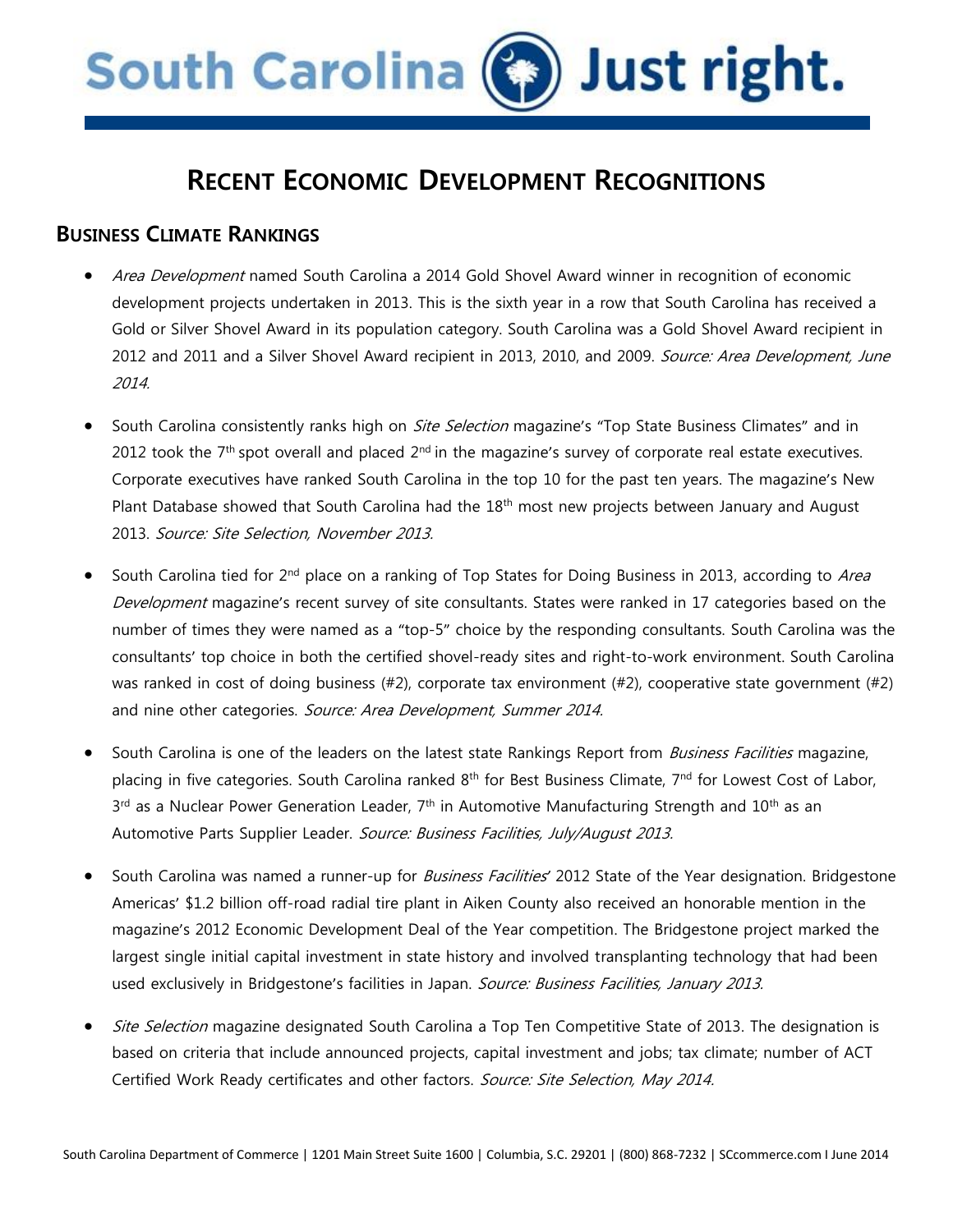- Trade & Industry Development magazine selected three South Carolina companies, Boeing, Google, and Colgate-Palmolive Co., among the winners of a 2014 Corporate Investment & Community Impact (CiCi) Award for projects undertaken during 2013. The CiCi Award recognizes both the companies making investments in the community and the economic developers responsible for securing the investments. This is the ninth consecutive year that South Carolina economic development projects have received a CiCi Award. Source: Trade & Industry Development, March/April 2014.
- South Carolina's attraction for foreign investors was also underscored in IBM's 2013 Global Location Trends report. For the second consecutive year, South Carolina came in  $1<sup>st</sup>$  in the nation for jobs through foreign investment. The data are derived from IBM's Global Investment Locations Database which tracks announcements by companies on their location decisions. Source: IBM, 2013 Global Location Trends, December 2013.
- Statistics from the U.S. Bureau of Economic Analysis (BEA) show that South Carolina ranks 4<sup>th</sup> in the nation in the percent of private-industry employment in majority-owned, U.S. affiliates of foreign companies at 7 percent and 104,300 employees. Source: U.S. BEA, Survey of Current Business, August 2012. Data are 2010.
- South Carolina ranks 5<sup>th</sup> in the nation for globalization on the 2012 State New Economy Index. The ranking for this category is based on two indicators – share of the manufacturing and service workforce employed in producing goods and services for export and share of the workforce employed by foreign-owned companies. The report also ranks South Carolina 9<sup>th</sup> on its green economy indicator based on the amount of electricity in the state generated by non-carbon energy sources. Nuclear power makes up more than half of the total energy consumed in South Carolina. South Carolina is also among the report's "Top Five Movers" based on growth in high-tech jobs. Source: The Information Technology & Innovation Foundation, December 2012.
- South Carolina came in as one of the ten best states for business on *Chief Executive* magazine's annual poll of CEOs, ranking 5<sup>th</sup>. About 500 business leaders rated states on taxation and regulation, workforce quality and quality of life. Source: Chief Executive, May 2014.
- Forbes magazine ranks South Carolina's regulatory environment 12<sup>th</sup> best in the nation for business. The 2013 ranking is based on the state's labor regulations, health insurance coverage mandates, the tort system, tax incentives and other measures. Source: Forbes, The Best States for Business, September 25, 2013.
- South Carolina's credit rating is one of the highest in the nation according to the country's three major credit rating agencies, Moody's (AAA), Standard & Poor's (AA+) and Fitch (AAA). Source: South Carolina Office of the State Treasurer.
- The Small Business & Entrepreneurship Council, a nonprofit advocacy group, ranks South Carolina's tax system as the 19<sup>th</sup> best for entrepreneurship and small business. South Carolina's corporate income tax rate is the 10<sup>th</sup> lowest in the nation, and the state's gasoline and diesel taxes are the 3<sup>rd</sup> lowest. *Source: Business Tax* Index 2014, Small Business & Entrepreneurship Council, April 2014.

South Carolina Department of Commerce | 1201 Main Street Suite 1600 | Columbia, S.C. 29201 | (800) 868-7232 | SCcommerce.com I June 2014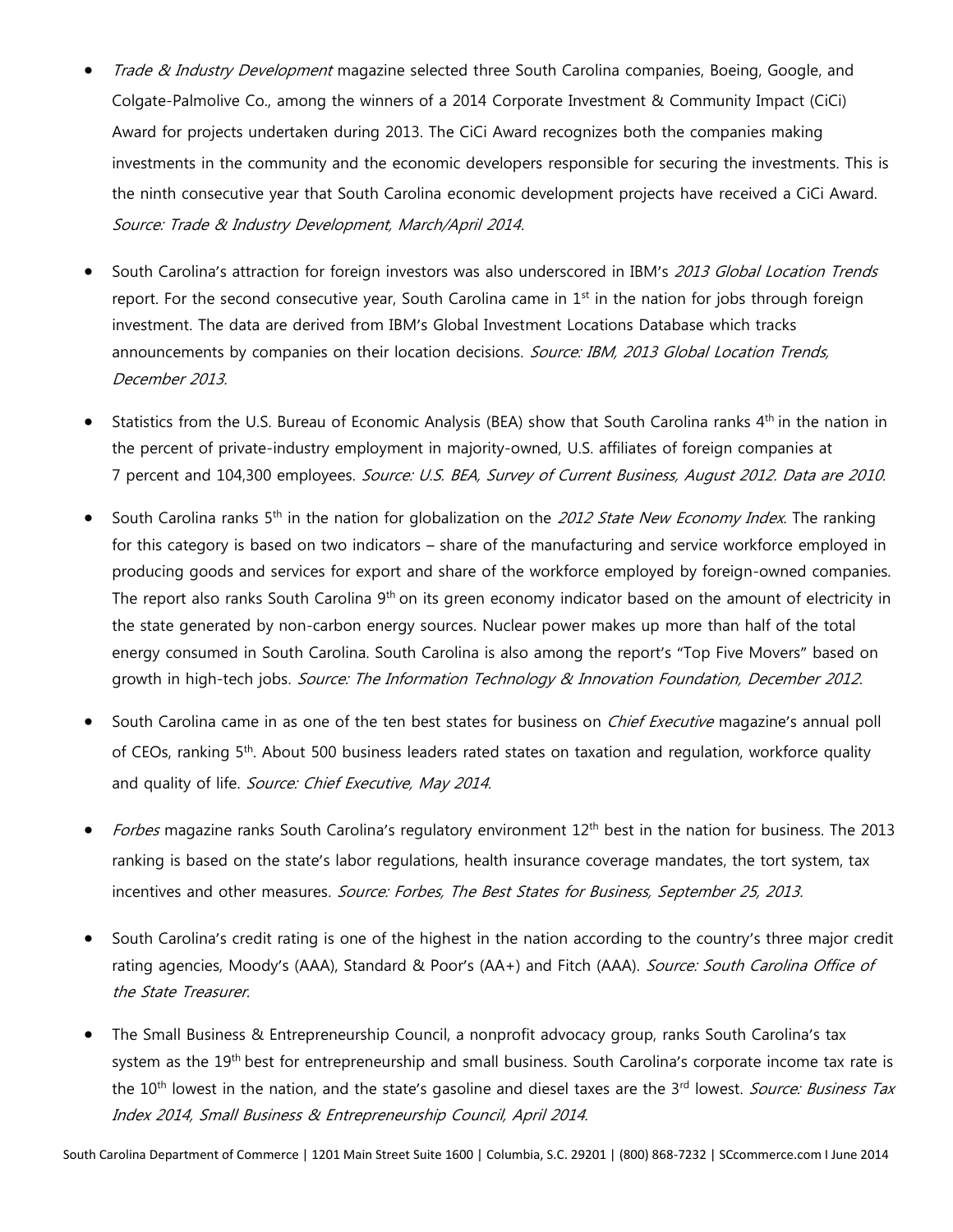- The U.S. Energy Information Administration (EIA) reports that the annual average price of electricity for industrial users in South Carolina in 2012 was 10 percent below the U.S. average, 6.02 cents per kilowatt hour versus the U.S. average of 6.67 cents. Source: U.S. EIA, Electric Power Annual, December 2013.
- An annual manufacturing and logistics analysis from Ball State University gave South Carolina an A in two categories, manufacturing industry health and global reach, and a B in sector diversification. Manufacturing industry health is based on share of income earned by manufacturing employees, the wage premium for manufacturing workers relative to other workers and manufacturing employment per capita. Global reach is determined by export activity and foreign direct investment. Source: 2014 Manufacturing + Logistics National Report, Ball State University, June 2014.
- The International Economic Development Council (IEDC) recognized SCRA with a 2013 Gold Excellence in Economic Development Award for its SC Launch program. The award is in the Tech-Based Economic Development category for communities with populations greater than 500,000. In 2005, SCRA began meeting a legislative mandate to develop three new business, laboratory and light manufacturing facilities called Innovation Centers. The SCRA MUSC (Medical University of South Carolina) Innovation Center in Charleston supports bioscience research, the SCRA USC (University of South Carolina) Innovation Center in Columbia is designed for companies moving to the light manufacturing stage and the Duke Energy Innovation Center near Clemson University focuses on advanced materials research. SCRA was launched with state money and is now an applied research company with a public mission. Source: SCRA and IEDC, October 2013.
- SCRA was named a Nonprofit Organization of the Year by the 2013 American Business Awards. The national award recognized SCRA for its role in leading collaborative entrepreneurial and economic development efforts. SCRA also received awards in the categories of Tech Innovation of the Year and Corporate Social Responsibility Program of the Year. Source: The American Business Awards, June 17, 2013.

#### **WORKFORCE RANKINGS**

- South Carolina ranked 2<sup>nd</sup> on the list of the Top 10 States for High Tech Employment Growth 2010-2011.; Columbia was ranked 4th and Charleston out of the Top 25 Metro Areas for High Tech Employment Growth, 2006-2011 with growth rates of 40 and 39 percent. Source: Bureau of Labor Statistics; calculations by Bay Area Council Economic Institute, 2011.
- South Carolina's workforce training program, readySC™, was one of three state workforce training programs recognized by Business Facilities magazine with an Economic Development Achievement Award. readysc™ received an honorable mention for Achievement in Workforce Training. Source: Business Facilities, March/April 2012.
- Apprenticeship Carolina™ and readySC™ received a 2013 Silver Excellence in Economic Development Award from the International Economic Development Council (IEDC) in the Partnerships with Educational Institutions Category for their work with ZF Group in Laurens, South Carolina. readySC™ and Apprenticeship Carolina™ worked with local leaders to establish the Center for Advanced Manufacturing (CAM), which offers labs and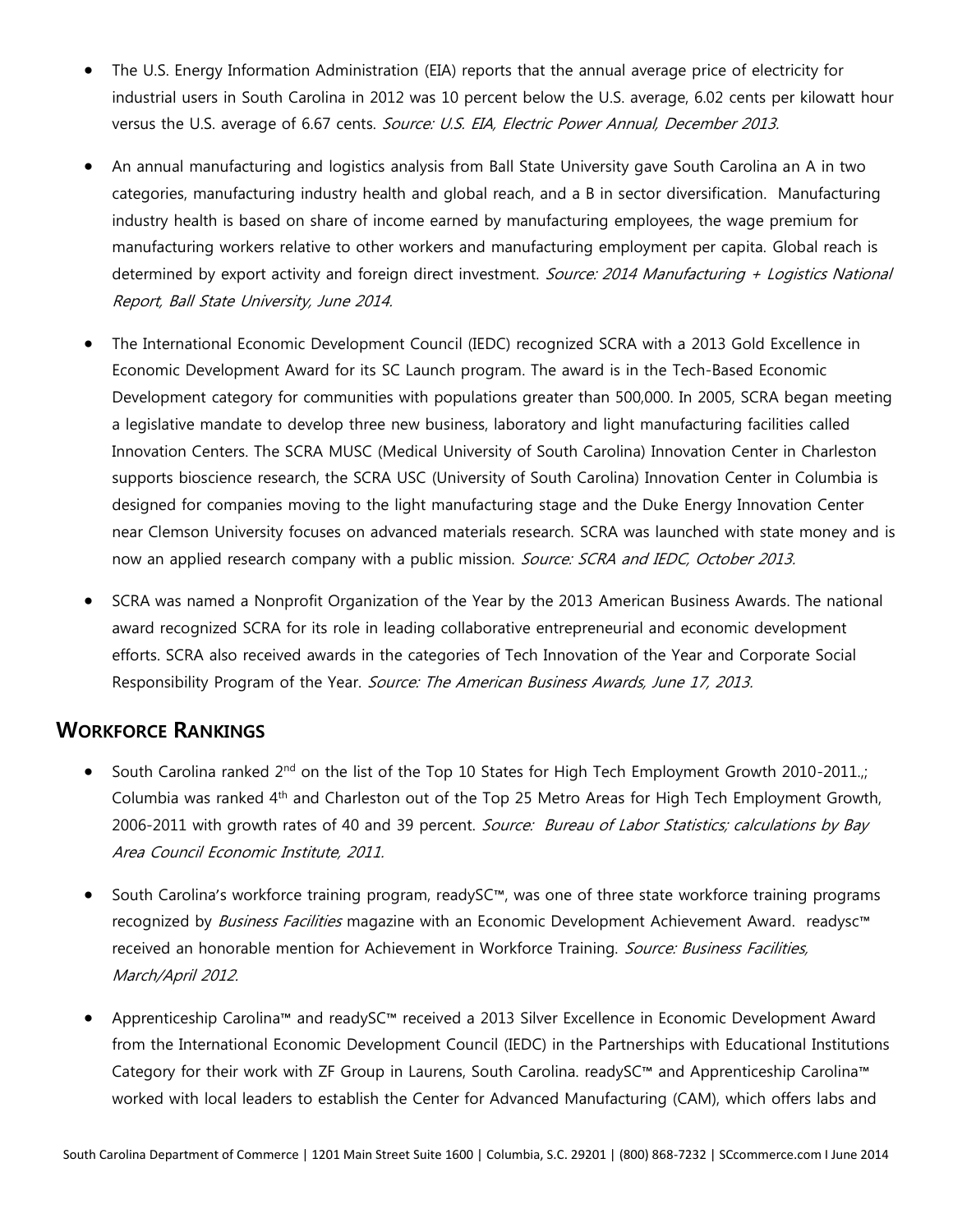classrooms for technology-based skills training. Both organizations helped guarantee that the automotive supplier had the workforce it needed for success. Source: IEDC, October 2013.

- South Carolina is a right-to-work state with a low unionization rate of 3.7 percent overall, ranking 4<sup>th</sup> lowest in the United States. South Carolina's unionization rate for the private sector at 2.5 percent is the 7<sup>th</sup> lowest in the nation and the rate for manufacturing at 3.9 percent is also the 7<sup>th</sup> lowest. Source: U.S. Bureau of Labor Statistics, January 24, 2014 and www.unionstats.com.
- The Community College Futures Assembly, a national independent policy think tank that convenes annually to discuss critical issues facing two-year colleges, recognized Apprenticeship Carolina™ as one of ten innovative workforce development best practices. The South Carolina Technical College System, which hosts Apprenticeship Carolina™, was named a Bellwether Finalist for planning and hosting a national-caliber technology conference. Source: Community College Futures Assembly, January 2009 & January 2013.

#### **INDUSTRY SPECIFIC RANKINGS**

- In 2013, for the third consecutive year, South Carolina ranked 1<sup>st</sup> among U.S. states in tire exports, accounting for nearly 30 percent of the value of all tires exported from the U.S. South Carolina also ranked  $1<sup>st</sup>$  in exports of gas turbines exceeding 5,000 KW and 2<sup>nd</sup> in exports of automobiles. Source: U.S. Dept. of Commerce, February 2014.
- The Fuel Cells 2000 publication, State of the States: Fuel Cells in America 2013, named South Carolina a top five state for fuel cell forklifts deployed or ordered and for hydrogen fueling stations. South Carolina has also been recognized as the only state with uniform statewide permitting of hydrogen and fuel cell facilities. The state's R&D activities at the University of South Carolina, Clemson University and the Savannah River National Laboratory were also noted. Fuel Cells 2000 also named South Carolina a top five fuel cell state in 2012, 2011, and 2010. Source: State of the States: Fuel Cells in America 2013, Fuel Cells 2000, September 2013.
- A study done by Battelle and the Biotechnology Industry Organization (BIO) found that South Carolina's bioscience sector grew by 45 percent from 2001 to 2010. South Carolina was one of only eight states where bioscience employment grew by more than 30 percent during that time period. The report also showed that South Carolina's bioscience industry is diverse with medical devices the state's largest subsector. Source: Battelle/BIO State Bioscience Industry Development 2012, June 2012.

### **CITY AND TOWN RANKINGS**

- South Carolina was amongst the nation's fastest-growing states from 2003 to 2013, with a population growth rate of over 15 percent. South Carolina now has a population of more than 4.7 million people, ranking 24<sup>th</sup> in the nation. Source: U.S. Census Bureau, July 2013.
- fDi Magazine selected Greenville as a top ten Micro American Cities of the Future 2013/14. The magazine ranked Greenville 2<sup>nd</sup> overall among cities in North and South America in the category of cities with a population under 100,000 residents. Source: fDi Magazine, April/May 2013.